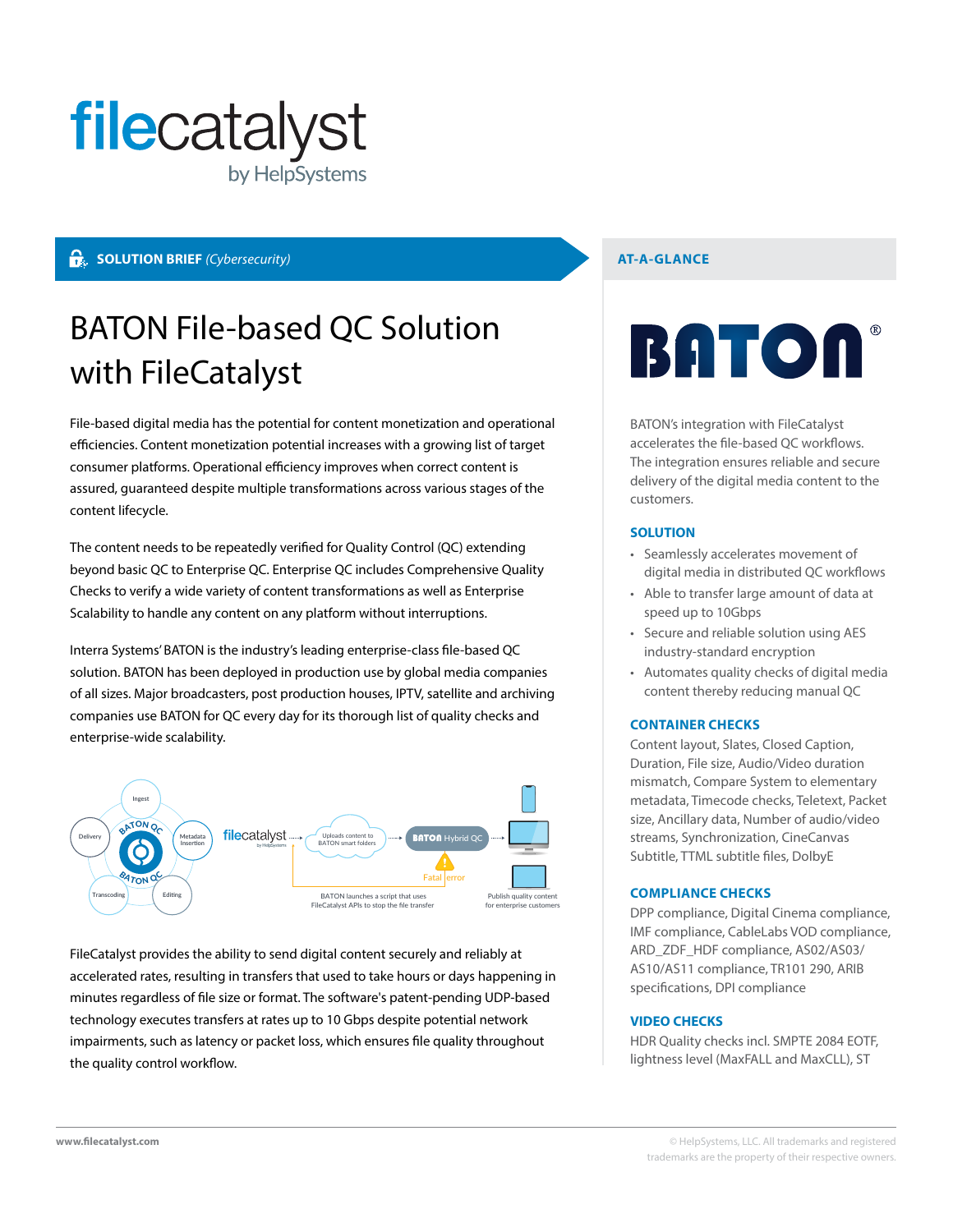Integration of BATON with FileCatalyst seamlessly automates QC workflows by accelerating content uploads to BATON for quality checks. BATON then ensures readiness across all stages of the workflow before delivering the highest quality content to the customers. The integration provides accelerated workflows at the fastest speeds possible for large digital media content transfers.

The following figure illustrates how the BATON file-based QC solution works with FileCatalyst..

### **BATON and FileCatalyst's Integration Highlights**

BATON's integration with FileCatalyst ensures content readiness across a media production workflow. In the workflow, BATON QC can be set to start automatically as soon as content is repurposed.

| 000       |                     | FileCatalyst HotFolder Control Panel                                                                              |                |                                     |                                |                |                                       |  |
|-----------|---------------------|-------------------------------------------------------------------------------------------------------------------|----------------|-------------------------------------|--------------------------------|----------------|---------------------------------------|--|
| Actions   | Help                |                                                                                                                   |                |                                     |                                |                |                                       |  |
|           | <b>FileCatalyst</b> |                                                                                                                   |                |                                     | Transfer Scheduler - localhost |                |                                       |  |
| 崖         | <b>Sites</b>        | New Sedit X Delete                                                                                                |                |                                     |                                | Execute        | Cancel <b>M</b> Activity              |  |
|           | HotFolders          | <b>Task Name</b><br>Download Files and Reports after QC Download QC'd files BatonQCServer (FileCatalyst) Download | HotFolder      | Server                              | Direction                      | Status<br>Idle | <b>Next Execution String</b><br>Never |  |
| $\odot$   | Scheduler           | Upload Files to Baton for QC                                                                                      | Uploads for QC | BatonQCServer (FileCatalyst) Upload |                                | ldle           | Never                                 |  |
| $\Omega$  | Bandwidth           |                                                                                                                   |                |                                     |                                |                |                                       |  |
| ÷         | Administration      |                                                                                                                   |                |                                     |                                |                |                                       |  |
| $\approx$ | Reporting           |                                                                                                                   |                |                                     |                                |                |                                       |  |
| ⊕         | Central Mgt         |                                                                                                                   |                |                                     |                                |                |                                       |  |
| ×         | Settings            |                                                                                                                   |                |                                     |                                |                |                                       |  |
|           |                     | Allow concurrent tasks                                                                                            |                |                                     | <b>Il</b> Pause Scheduler      |                | 也 Import <b>①</b> Export              |  |
|           |                     |                                                                                                                   |                |                                     |                                |                | HotFolder Service Running √           |  |

### **Key Features**

- Simplified and a very user friendly interface
- Available for both Mac and Windows
- User management & access control
- Task scheduling & monitoring
- Hybrid QC platform with a combination of automated & manual QC checks on content
- Extensive time code related checks including start TC / discontinuity / GOP / LTC, VITC and more
- Supports SD, HD, UHD, 4K Mixed workflows
- Supports S3, Spectrum, AMP, Avid Interplay and Google Cloud Servers
- Rich reporting features:
	- o Multi-language reports
	- o Multi-view reports in HTML, XML, PDF and Excel
	- o Reports based on analytics, timeline, content structure and thumbnails

2086, and ITU-R BT. 2020 compliance etc., Frame rate, Bit rate, Frame size, Aspect ratio, Duration, Resolution, Video format, Picture scanning type, AFD, GOP, Color format, Quantization parameter, Blockiness, Blurriness, Moiré pattern, Mosquito noise, Pixelation, Ringing artifact, Telecine / cadence analysis, Combing errors, Field dominance, Field order, Duplicate frames, Freeze frames, Motion jerk, Ofcom- compliant Flash/PSE (Flashy video), Action safe area, Black bars, Black frames, Blank frames, Color bars, Color banding, Credits, Ghosting artifact, Image presence, Shot transition, Color gamut, Upconversion, Luma/Chroma levels, Video noise, Chroma change, Defective pixels, Halfline blanking, Video dropout, Brightness, Contrast, White point, 3D experience

#### **AUDIO CHECKS**

Audio language detection, Audio level (min, max, avg), Dialnorm, Level mismatch, Loudness compliance (ITU, EBU, CALM Act, OP59) (BS.1770-1, -2,-3), PPM meter, Silence, Crackle, Background noise, Colored noise, High frequency noise, Jitter noise, Overmodulation noise, Transient noise, Echo, Wow & Flutter, Nielsen & Cinavia watermark, Click and pop, Clipping, Audio dropout, EAS tones, Misplaced channels, Phase detection, Stereo pair detection,Test tones, DPLM, Bitdepth upconversion detection, Repetitive pattern detection, Spectral aliasing detection, Audio impulse noise, Teletrax watermark

#### **DATA CHECKS**

Subtitle analysis and language detection, Burnt-in text detection and analysis, Closed Captions, DPI messages. Combination checks combine and analyze error messages of video and audio quality checks